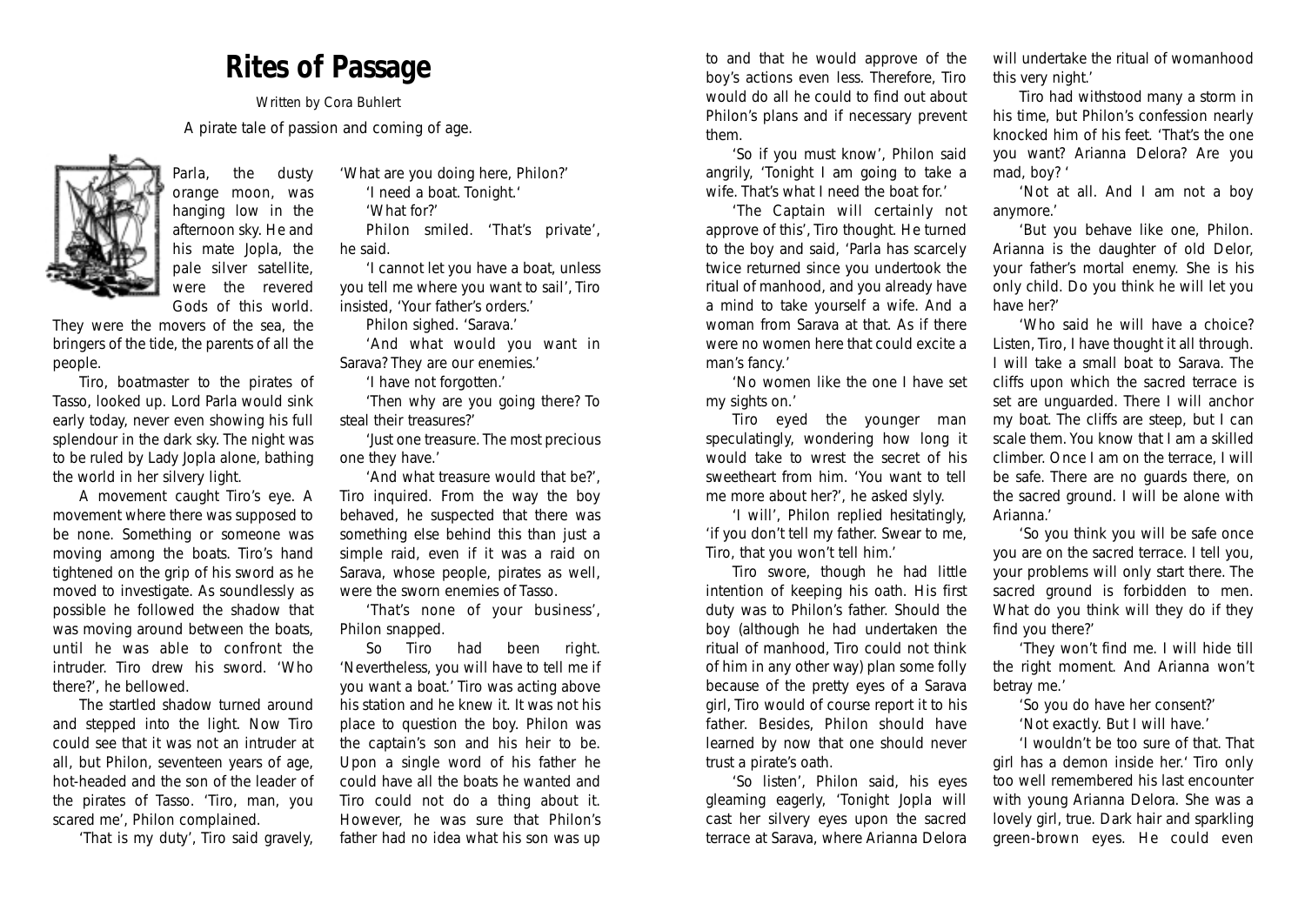understand that Philon had fallen for her. But there was something inside her, a certain fire that one did not usually find in women. The last time he saw her she had been holding a sword in her hand. She knew how to use it, too. Tiro could attest for that. A woman fighting like a man; it was not natural. '*Have you ever seen her fight?*', he inquired.

'*Of course I have. From the moment we crossed our swords I knew that she was the only girl I would take for my wife. Arianna is the most beautiful woman I ever met. And one of the best fencers*.'

'*Women were not made for fencing practice*', Tiro remarked.

'*I know. But if all our sons are as skilled with their swords as Arianna, then what more can I ask for?*'

The boy was determined to have her. No way to talk him out of it. Nevertheless, Tiro tried. 'B*ut must it be tonight?*', he wanted to know, '*Invading Sarava is dangerous. Why not wait till you can catch her at sea?*'

'*I told you, tonight Arianna will undertake the ritual of womanhood. And once she has become a woman, she will have suitors aplenty. She is old Delor's only child. Whoever marries Arianna will be named his successor. And that is a position to which many will aspire. But I will be the one who wins it. Arianna is not the only prize I am after. In addition, I will get all of Sarava. I will achieve what my father has tried to do for so long. I will conquer Sarava and I will need nothing but this small boat to do it. My father will be pleased*.'

Tiro sincerely doubted that.

'*Isn't this exciting*?', Jarina inquired, not for the first time that night. To her what was to happen certainly was reason enough for excitement. Soon, her friend Arianna would step onto the sacred terrace and undergo the ritual that would make her a woman. And Jarina would act as the attendant who would aid in the preparations and wait outside the sacred terrace till the ritual was completed. Usually, that was the task of a priestess, but since there were no priestesses in Sarava, it had been decided that Jarina would make a good replacement.

It was an honour for one who had not yet undergone the ritual of womanhood herself. It was even more amazing, since Jarina was supposed to be held as a hostage by the pirates of Sarava. She had been taken prisoner, and since she was a governor's daughter she had been held for ransom. But since the governor was not only chronically short of money but also the father of four other daughters, no ransom had yet been paid for Jarina.

Nobody had really known what to do with her then. It seemed cruel to kill her. After all, it was hardly her fault that her family chose to desert her. Besides, Arianna, the daughter of the pirates' leader, had taken a liking to Jarina and made the girl her attendant, confidant, friend. So Jarina found herself stuck here in Sarava. To her own amazement, she liked it far better than she should.

These people were not the fiends her father and the other officials had made her believe. They were pirates, true. They were outlaws, they made a living of stealing and plundering. But

they had always treated Jarina kindly, even when no ransom had been paid for her. They could have killed her then, but they did not. They had even granted her some freedom, more freedom in fact than she had had in the governor's palace. And Arianna was her friend, the closest friend she ever had. No, the people of Sarava were not evil.

Jarina looked up into the sky, where Lady Jopla had risen. She did not think that these people were evil. She cast her silvery light on them as she did on every other man and woman in the world. In fact, she looked even more beautiful hanging there in the indigo sky above the Bay of Sarava than Jarina had ever seen her in the city. Lord Parla, the larger orange moon, had descended beyond the horizon, when night fell. Now, the sky belonged exclusively to Lady Jopla. This was her night.

'*She is so beautiful*', Jarina remarked, '*I hope she will shine on me just as beautifully, when my time comes to undertake the ritual*.'

'*You are really looking forward to the ritual, aren't you?*', Arianna wanted to know.

'*Of course. Isn't everybody*?'

Arianna did not reply. She had been unusually quiet all evening long. Jarina attributed that to nervousness. After all, Arianna was about to experience one of the most important events in a woman's life. Even someone as self-assured as Arianna could not remain entirely untouched by that.

Arianna scanned the night sky with the experienced eye of a sailor. She saw Lady Jopla and Lord Parla and the myriad of stars up there not solely as objects of devotion. To her they were more. They were landmarks to guide a ship safely through known and unknown waters. She had tried to teach it to Jarina, how to navigate by the stars and moons. Jarina did not pretend to understand much of it, but she was fascinated.

'*It is time*', Arianna said after taking a long look at Lady Jopla, '*She is almost at her zenith. Do your part, Jarina*. '

Carefully, Jarina picked up a silver bowl. '*Don't worry, I know exactly what I must do. I watched when my oldest sister undertook the ritual.*' She dipped her finger into the scented oil and marked Arianna's forehead and cheeks with it. '*Now go, devoted daughter of our Lady Jopla*', she declared solemnly, '*May she cast her sacred light on you with blessings*!'

Jarina paused. She was pleased with herself, but also a little bit worried. After all, what she had just done might be considered sacrilege. '*Do you think I'll get in trouble if somebody finds out?*', she said nervously, '*Officially, only a priestess is allowed to perform these rites*.'

'*They won't find out*', Arianna replied, '*And if they do, then just say that we forced you to do it.*' With that she turned away and began to mount the stairs that led up to the sacred terrace.

Jarina looked after her friend. '*Just say that we forced you to do it.*' That was what Arianna always said whenever Jarina was nervous about doing something that might be against the law. '*Just say that we forced you to do it*.'

'*But I won't say that*', Jarina thought,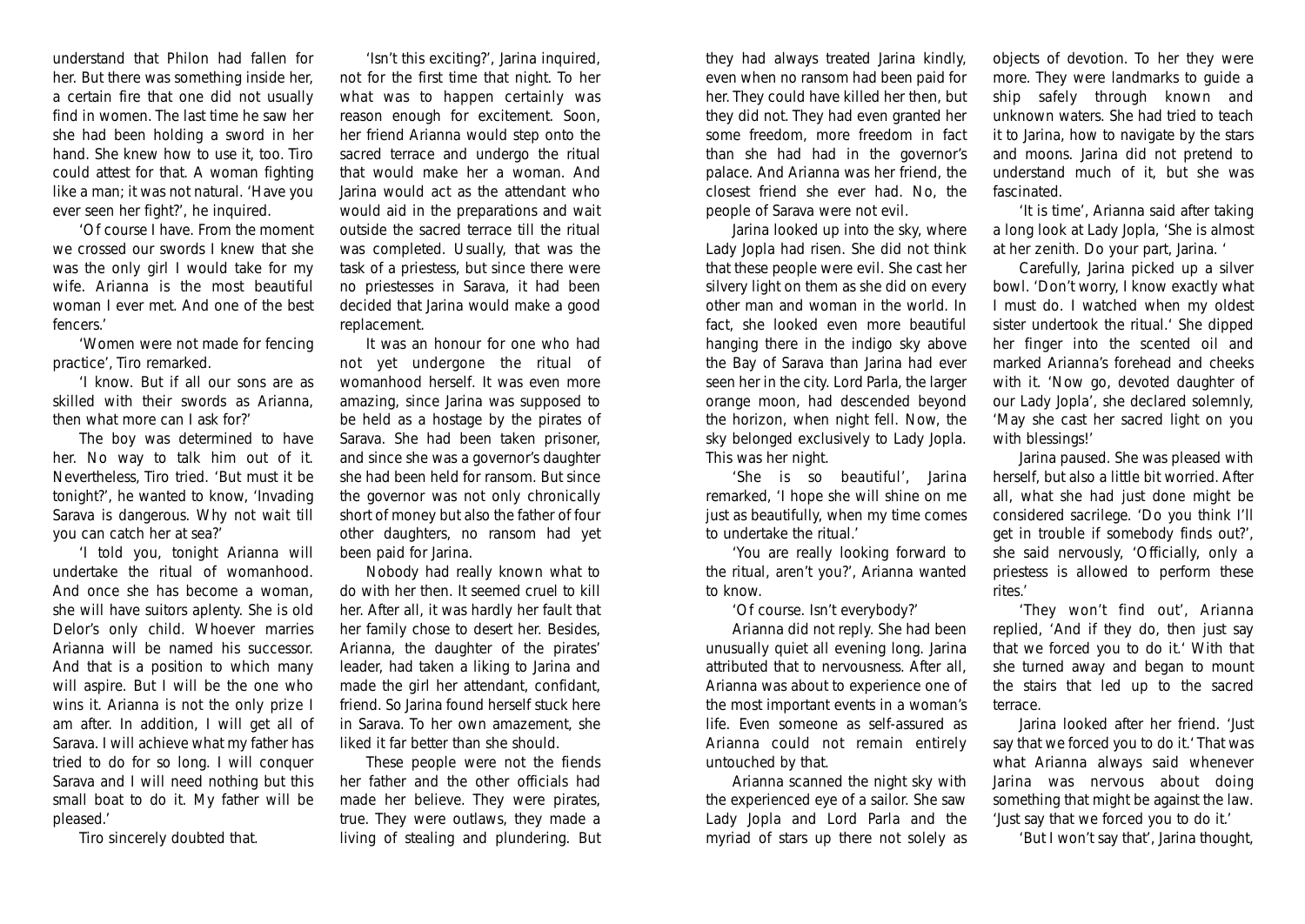'*I won't. When I get home again* [for there was still no doubt in her mind that she eventually would return to her home], *then I will tell everybody that the pirates of Sarava are not the way they think.*'

Feeling slightly uncomfortable, Arianna stepped onto the terrace high above the Bay of Sarava. She did not want to undertake this ritual. She enjoyed the life she was living and the freedom she had. But after this night it would all be over. Never again would she sit on the rail of a ship feeling the wind in her hair. Never again would she rush into battle with a sword in her hand. Tonight she would trade all that for the joys of womanhood, marriage, motherhood. But that was not the life she wanted. Not at all.

'*Well*', Arianna sighed, '*Let's get this over with!*' She unbuckled the heavy belt which held her sword and her dagger. With a sharp clang it fell to the marble floor of the terrace. Then she loosened the lacing of her wide dark red skirt and let the garment fall to the ground. Her white blouse, black wool stockings and leather shoes followed. Finally, she stepped out of her underclothes and stood naked in the silvery light of Jopla.

Unbeknownst to Arianna, Philon was watching her from his hiding place behind some flower pots with green aromatic shrubs. He gasped, as she slid into the basin for the ritual bath. She was breathtakingly beautiful. She looked like a marble statue in the pale light of Lady Jopla. The sweet smell of the petals floating in the water mingled with the stronger odour of the shrubs in front of his nose, intoxicating him.

Arianna finished the ritual bath and rose from the water. She proceeded to put on the new clothes of womanhood that had been laid out for her. First, she slipped into the skirt, a long hip-hugging garment made of some shiny silvery fabric. It was uncomfortable, so Arianna noticed, and left the legs little room for movement. She wondered how she should ever walk in that, let alone run or fight.

Next came the top, which was fashioned of the same silvery fabric as the skirt. It was extremely tight-fitting, so much that it restricted her breath. On the other hand, it was also too short and left her belly entirely exposed. Finally, Arianna put on a heavy ornamental necklace and fastened a massive silver bangle around each of her upper arms.

Now, dressed in the new clothes of womanhood, Arianna stepped in front of the altar, which stood at the far end of the terrace. Twice she nearly tripped over the unfamiliarly long skirt. She bowed in front of the altar, then raised her eyes to Lady Jopla, standing high in the sky above the Bay. '*Oh, Lady Jopla, mother of women. I, your devoted daughter, pledge you, make me a woman. Give me children, as plentiful as*...'

In order to see what was going on now, Philon had to lean forward as far as he could. Unfortunately, he leant forward a bit too much, lost his balance and tumbled over the flower pots.

The sudden noise made Arianna spin around. She paled at the sight that greeted her. There Philon lay, amid

shards of broken flower pots and crushed plants, feeling very much like an idiot and cursing himself for his clumsiness.

For an instant neither of them said or did anything. Arianna still had to recover from the shock of the intruder's sudden appearance and Philon still had to regain his composure.

Arianna was the first to recover. Cautiously, she took a few steps forward, this time mindful of her skirt, until she towered above Philon like a vision of loveliness. '*Why do you interrupt this sacred ritual?*', she demanded, '*Speak!*'

The sight of her so lovely and so close to him flooded Philon with a sudden surge of courage. Boldly, he sprang to his feet and announced, '*Arianna Delora, I have come to make you my wife!*'

'*What?*' Arianna moved a few steps back, nearly stumbling once.

'*I am asking you to marry me*', Philon repeated, taking a step forward.

This time Arianna did understand him. '*Never*', she replied hotly. With as swift a movement as her attire would allow, she bent down and grabbed her sword, which was lying amid a pile of clothes on the floor. She unsheathed the blade and pointed it at Philon.

Philon made no movement towards his own sword. Instead, he cautiously advanced with his hands raised above his head. '*Arianna*', he said, '*we can fight this out if you want to. I am not afraid of you. But I don't want to hurt you either. So why aren't you reasonable, lower your blade and behave like an grown woman ought to.*'

'*I am not a grown woman*', Arianna replied, still not lowering her sword.

'*And what about the ritual you were just undertaking?*', Philon asked.

'*Thanks to your interruption I was not able to complete that ritual. Thus I am not a grown woman*.'

'*You can complete the ritual now. I promise I won't interfere. And afterwards we will get married, agreed?*'

Arianna's answer was as swift as it was firm. '*No. Leave now or I will call for the guards!*'

Philon did not leave, however. Instead he moved even closer. '*I won't go, Arianna'*, he said gently, '*I love you and I am going to make you my wife. You cannot refuse me forever.*'

This was too much for Arianna. She screamed: '*I will never marry you*, *never!*' Then she jumped forward, tearing her long skirt in the process, and thrust her sword straight at Philon. Only a swift jump to the side saved him from being wounded.

'*If you want to fight, then so be it*', Philon declared and drew his own weapon. They fought, Arianna furiously, Philon only half-heartedly. He did not really want to fight her. He wanted to hurt her even less. But he could not help it. Arianna was a skilled swordswoman and her attack was dead serious. He had to defend himself or, so he was sure, she would kill him.

Desperately, Philon looked for a way to stop this battle, before either of them got hurt. He finally got his chance, when Arianna, struggling with her torn skirt, let down her guard. Her defenses were down for only a moment, but that moment was enough for Philon. He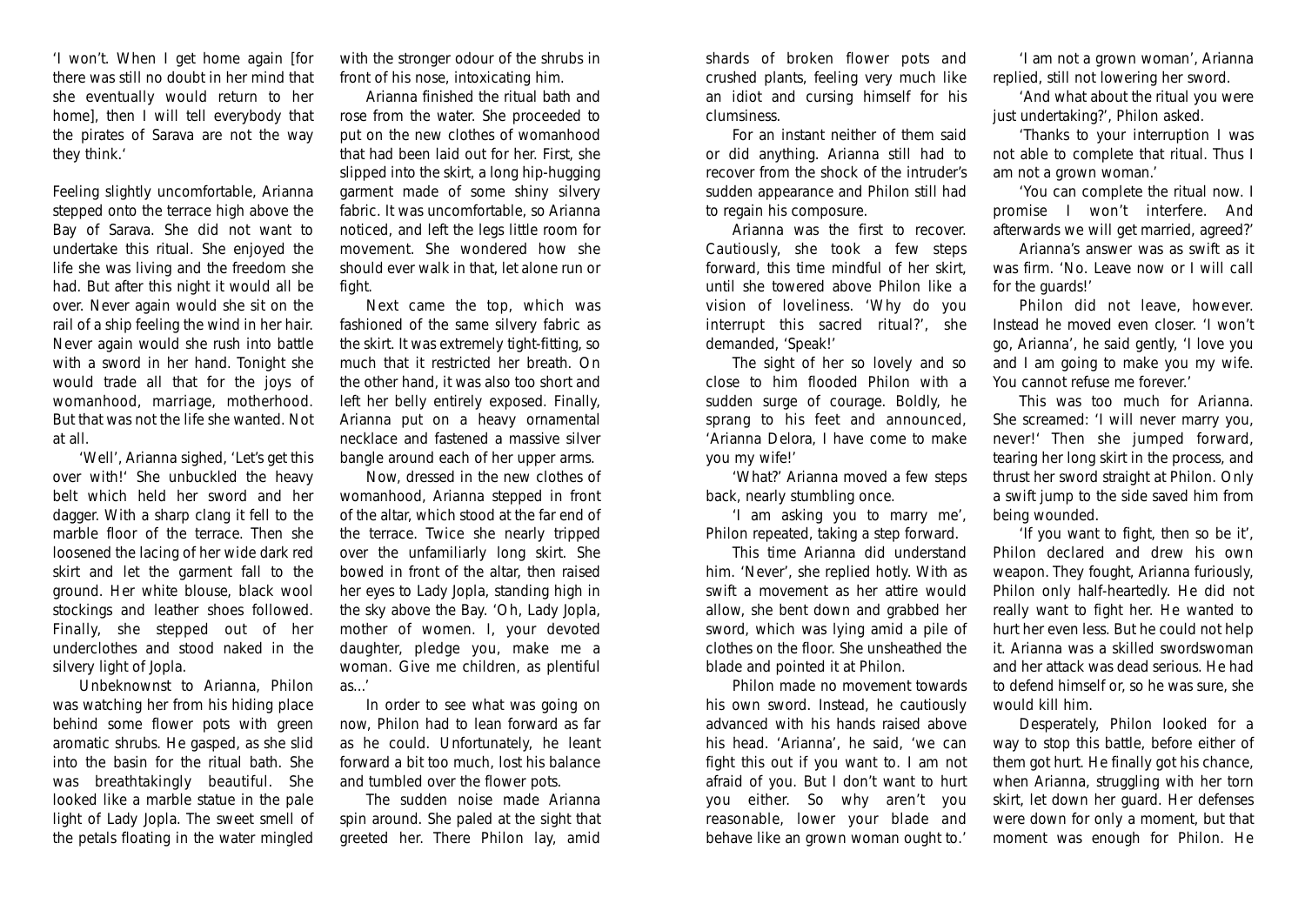charged. His sword made contact, cutting loose Arianna's silvery top. In shock, Arianna looked down expecting to see blood. But all she stared at was exposed skin. She screamed, more with shame than with pain, for Philon's sword had not even scratched her. Her sword clattered to the floor, as Arianna desperately tried to cover her nakedness with her hands.

Suddenly heavy footsteps could be heard on the stairs leading up to the terrace. Apparently, the commotion had alerted the guards. The terrace was sacred ground, forbidden to all men. Therefore, the guards were theoretically not allowed to enter it. But Philon was not willing to bet his life on that. He knew that if the guards suspected the least bit of wrong, they would come. And should they find him here, on the enemy's territory, on sacred ground, with the screaming undressed daughter of his father's mortal enemy, they would... . He had no idea what exactly they would do and he was not willing to find out. It would certainly not be pleasant, that much he knew.

'*You have won, Arianna, for now. But I'll be back, my sweet*', Philon said and swiftly kissed the stunned girl on the mouth. Then he climbed onto the rail and dived head first into the silvery waters of the bay so far below.

The next instant a troop of guards, led by Arianna's father himself, arrived on the terrace. The men were followed by Jarina. '*I heard sounds and I called them*', she explained.

'*Arianna, child, what has happened?*', Captain Delor demanded.

Arianna flung herself into his arms. '*It was so terrible*', she exclaimed, '*He said*

*he wanted to marry me and then he ruined my clothes and then he kissed me*.'

'*Arianna, what are you talking about? Who*...?'

'*It was Philon*', she said, '*the son of Urian. He went down there.*' She pointed at the waters far beneath the marble rail.

The expression of Captain Delor darkened. In his eyes, a dangerous gleam of white-hot anger appeared. '*Guards*', he ordered, '*search the coast! I want the intruder found. Bring him to me! But don't even dare to touch him. I will deal with him myself.*'

'*No*', Arianna exclaimed, as she loosened herself from her father's embrace, '*I will deal with him.*'

The guards departed obediently. Now Arianna was alone with her father, Jarina and her mother, who had also hurried to the terrace as soon as she heard what had happened.

Once the guards were gone, any sort of dignity Arianna had tried to maintain was gone as well. She began to cry heavily. Both her parents and Jarina tried to comfort the sobbing girl.

Arianna's mother gathered up the discarded clothes of girlhood and handed them to her daughter. '*Here, darling, put these on. And never mind about the ritual. You don't have to complete it tonight after all you have been through. Everybody will understand. You will simply wait until the next night Jopla sheds her silvery light on this sacred ground.*' Having comforted her daughter, the woman turned to her husband. '*That impudent boy has defiled the sacred ground and it must be purified. You will just have to kidnap another priestess, dear*.'

'*No*', Arianna declared all of a sudden. Everybody stared at her in wonderment. '*I won't undertake this ritual again. Neither this night nor ever.*'

'*But Arianna*', her mother said, '*you must. Seventeen times has the sun returned to the day of your birth. You are grown up now. You must attain womanhood.*'

'*I don't want to*', Arianna insisted, '*I don't want the so-called joys of womanhood. I like my life just the way it is. I love cruising between the thousand isles of Taragon. I love to feel the wind in my hair and taste the salty water on my lips. I don't want to lose that. But I would. After undertaking the ritual of womanhood I could never go on another voyage again. My feet could never again walk across the planks of a ship. My hands could never hold a sword again*.'

'*And someday, I know, another such idiot would come and marry me and we would have children and I would be grounded for life. Some might be satisfied with that, but I am not.*'

Everybody was staring at her in shock. Arianna's mother was the first one to recover. '*But Arianna*', she exclaimed, 'y*our talk is heresy*.'

'*Really? Who says that?*'

'*You should not talk like that*', Jarina said, '*The high priestess of our Lady Jopla is very strict. Should she hear...*'

'*How should she hear? The high priestess is far away from here. She will never know. And even if she did, what could she do about it? Execute me? They will do that anyway, should they ever get me. We are pirates, outlaws. We are all under a death sentence. They can kill* *me only once. And I don't much care whether they hang me for piracy or bury me alive for heresy.*'

## '*Arianna!*'

She had only been frank, she had said what they all knew was true. Yet they all stared at her, as if she had committed some unforgivable crime. Maybe it was unforgivable in the eyes of the law. She had done many an unforgivable thing in its eyes. But they cared not for the law. Her father had always told her that the law was not made for people like them. They were free. And that was all Arianna wanted to be. Free.

'*Father*', she said almost pleadingly, '*you said yourself that I was a good sailor and an excellent swordswoman. And I am your only child. You have no heir. So let me be your heir then. I promise I will be a worthy successor to you*.'

Arianna had expected opposition, but to her own surprise she met with none. For an instant she even thought she saw something akin to pride in her father's eyes. Then it was gone. '*Do what you think is right, child. You are old enough*', he said.

Then the old captain took his wife by the hand. '*Come, my dear. She is determined. No use arguing with her now. Someday she will come to her senses.*'

Arianna's mother cast one last worried glance at her daughter. Then her eyes darted upwards to Lady Jopla, as if she expected her to fall from the sky in a stream of fire and boil up the sea and blacken the sun and stir up a tidal wave the likes of which no man's eye had ever